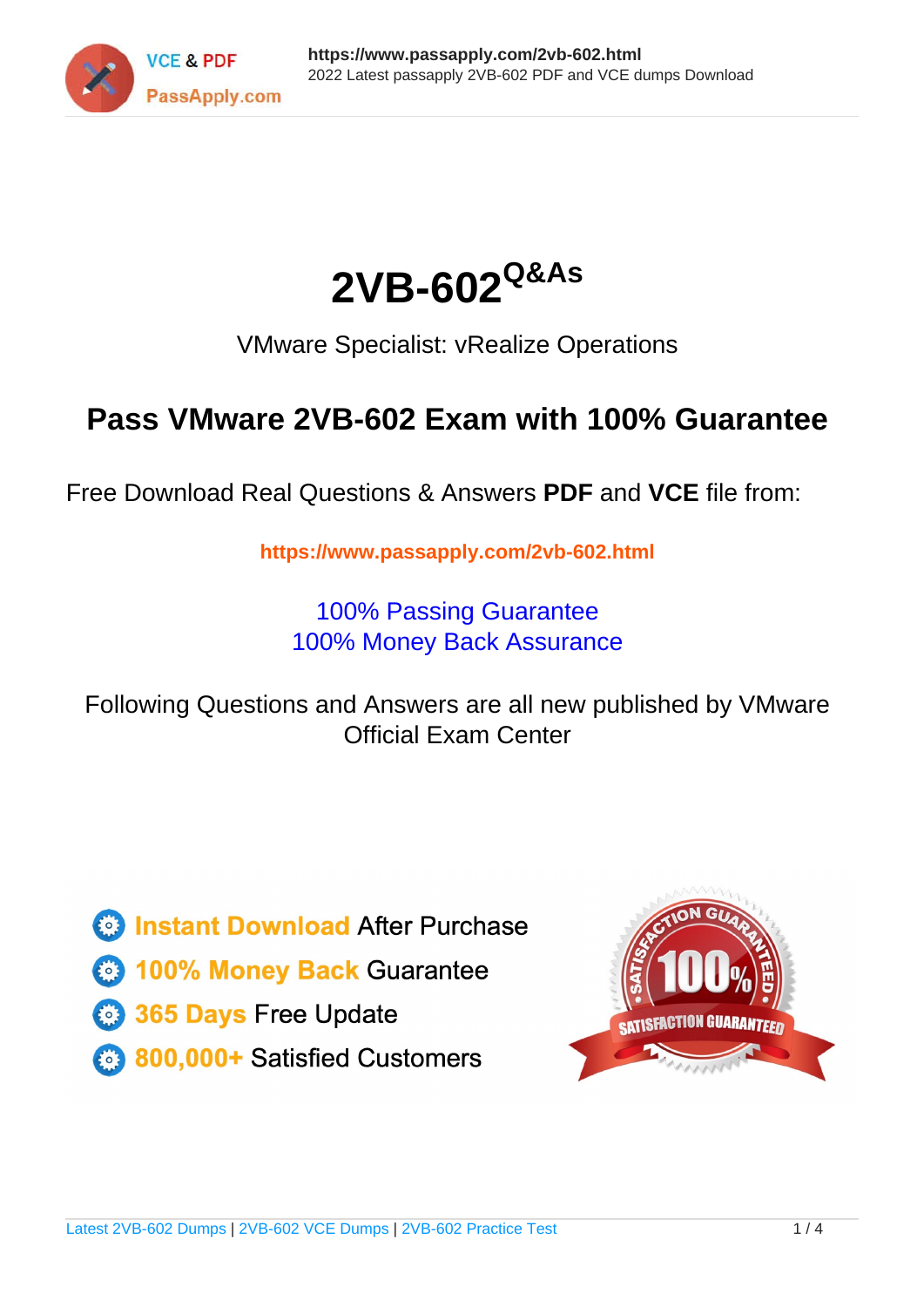

### **QUESTION 1**

Which process can help reduce resource over-allocation in the environment? (Choose the best answer.)

- A. Investigating the high CPU leading to Stress alerts
- B. Viewing the Compliance sub-badge
- C. Running the Virtual Machine Inventory Summary report
- D. Investigating the Reclaimable Capacity page on the Cluster objects

Correct Answer: D

### **QUESTION 2**

What is the length of the sliding window used to calculate recommended capacity? (Choose the best answer.)

- A. 60 days
- B. 90 days
- C. 120 days
- D. 30 days
- Correct Answer: D

### **QUESTION 3**

Which two of the listed Analysis tab badges can be used to determine capacity risks in an environment? (Choose two.)

- A. Time Remaining
- B. Faults
- C. Capacity Remaining
- D. Anomalies
- E. Compliance

Correct Answer: AC

Reference: https://docs.vmware.com/en/vRealize-Operations-Manager/6.3/com.vmware.vcom.core.doc/GUID-E6C50B5D-6FB5-4BD4-BDD3-E9536B30F12B.html

### **QUESTION 4**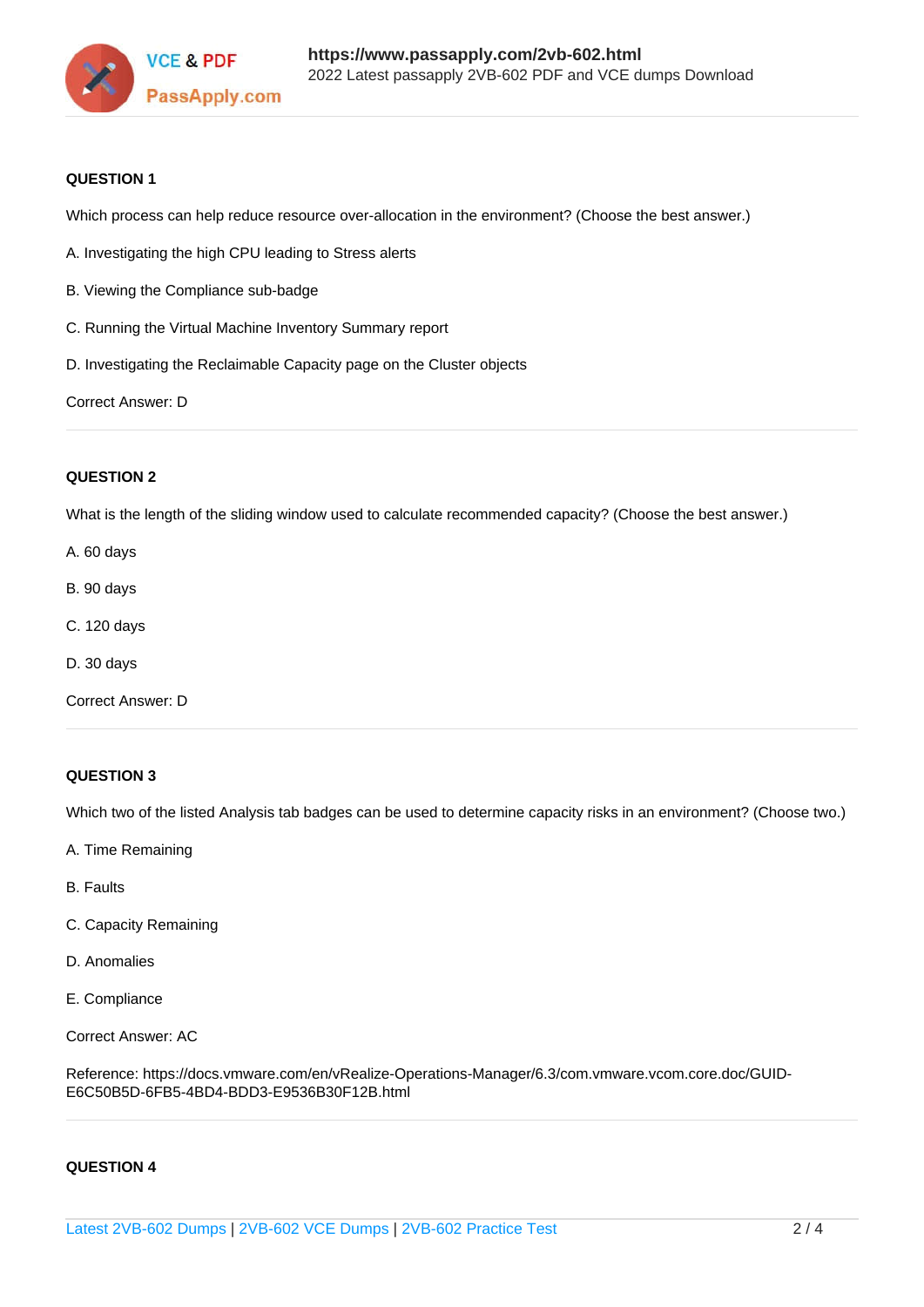

To configure the VMware vSphere management pack, a connection to a vCenter server must be made. What are the minimum privileges for the collection user? (Choose the best answer.)

- A. Read only with elevated privileges to datastores
- B. Administrative
- C. Read only
- D. Virtual machine power user
- Correct Answer: C

Reference https://pubs.vmware.com/vrealizeoperationsmanager-6/index.jsp?topic=%2Fcom.vmware.vcom.core.doc%2 FGUID-19DAD6AF-7262-4655-B69F-6C665E33B52F.html

### **QUESTION 5**

What are three actions that are managed in the Policies section of vRealize Operations? (Choose three.)

- A. Modify the CPU demand value in a custom profile
- B. Modify the level above which the Faults badge will be read
- C. Determine which resources are included in workload calculations
- D. Set the virtual CPU to physical CPU overcommit ratio to use in capacity calculations
- E. Enable the calculation of capacity metrics and badges

Correct Answer: CDE

[Latest 2VB-602 Dumps](https://www.passapply.com/2vb-602.html) [2VB-602 VCE Dumps](https://www.passapply.com/2vb-602.html) [2VB-602 Practice Test](https://www.passapply.com/2vb-602.html)